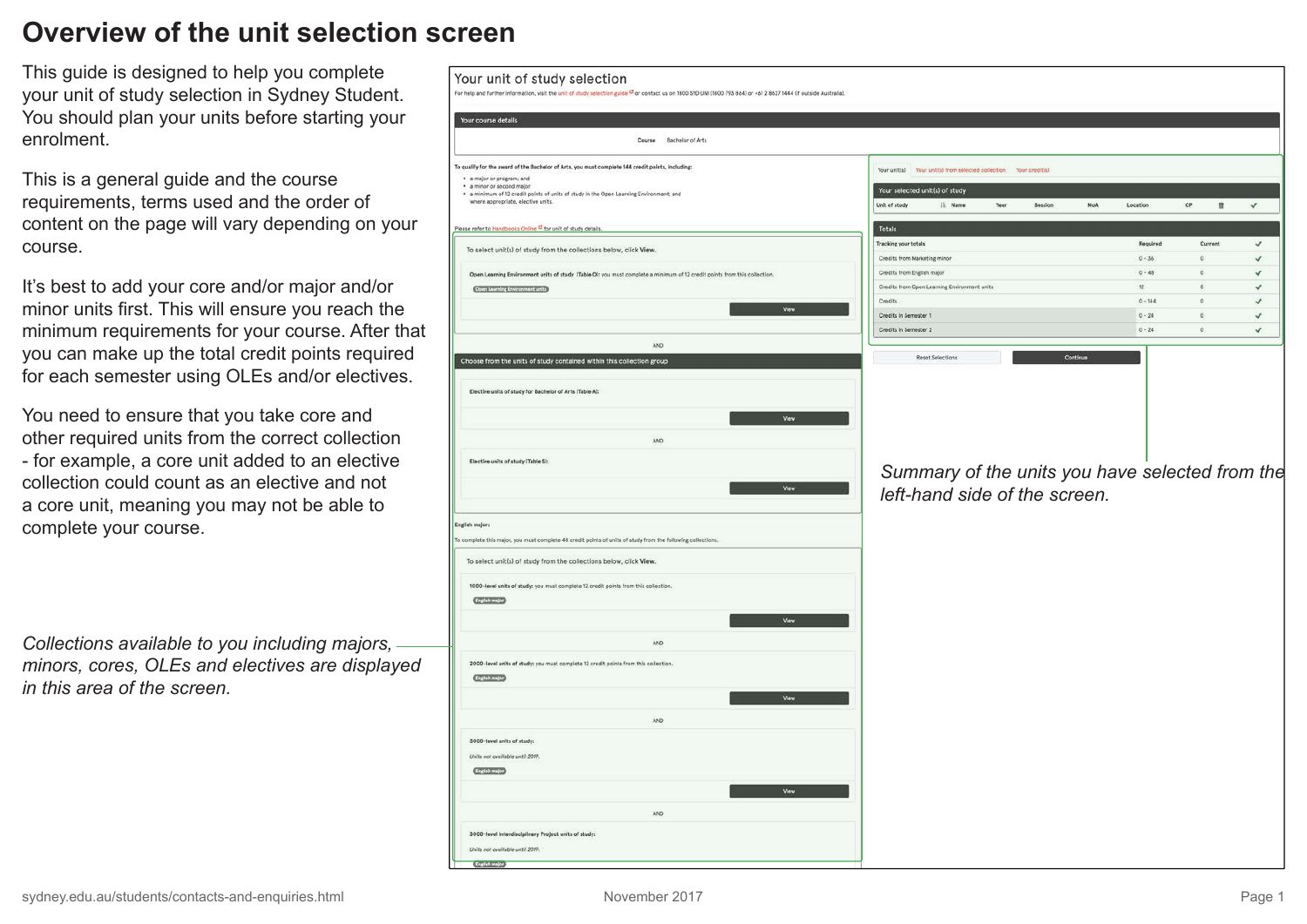## **Navigating the unit of study selection screen**

|                          |                                                        | Your unit of study selection<br>For help and further information, visit the unit of study selection guide <sup>05</sup> or contact us on 1800 SYD UNI (1800 793 864) or +61 2 8627 1444 (if outside Australia). |                         |                 |            |                 |                                |                                              |                                                                 |              |                                   |                      |             |                      |                                | View your current<br>credits |
|--------------------------|--------------------------------------------------------|-----------------------------------------------------------------------------------------------------------------------------------------------------------------------------------------------------------------|-------------------------|-----------------|------------|-----------------|--------------------------------|----------------------------------------------|-----------------------------------------------------------------|--------------|-----------------------------------|----------------------|-------------|----------------------|--------------------------------|------------------------------|
| Overview of course       | Your course details                                    |                                                                                                                                                                                                                 |                         |                 |            |                 |                                |                                              |                                                                 |              |                                   |                      |             |                      |                                |                              |
|                          |                                                        |                                                                                                                                                                                                                 | Course Bachelor of Arts |                 |            |                 |                                |                                              |                                                                 |              |                                   |                      |             |                      |                                | View the units you           |
| rules                    |                                                        | qualify for the award of the Bachelor of Arts, you must complete 144 credit points, including                                                                                                                   |                         |                 |            |                 |                                | Your unit(s)                                 | Your unit(s) from selected collection Your credit(s)            |              |                                   |                      |             |                      |                                |                              |
|                          | · a major or program; and<br>· a minor or second major |                                                                                                                                                                                                                 |                         |                 |            |                 |                                |                                              | Your selected unit(s) of study                                  |              |                                   |                      |             |                      |                                | have selected from the       |
| Collection               |                                                        | . a minimum of 12 credit points of units of study in the Open Learning Environment; and<br>where appropriate, elective units.                                                                                   |                         |                 |            |                 |                                | Unit of study                                | Il. Name                                                        | Year         |                                   | <b>MoA</b>           | Location    | CP                   | $\checkmark$<br>$\blacksquare$ | current collections          |
| requirements for your    |                                                        | ease refer to Handbooks Online <sup>Of</sup> for unit of study details                                                                                                                                          |                         |                 |            |                 |                                | ANTH1002                                     | thropology and the Global                                       | 2018         | 520                               | ND                   | cc          | $\ddot{\phantom{a}}$ | $\scriptstyle\rm II$           |                              |
| course                   |                                                        | To select unit(s) of study from the collections below, click View                                                                                                                                               |                         |                 |            |                 |                                | ARCO1000<br>CHNSTION                         | inclent People: Hunters and Farmer<br>hinese 1A (For Beginners) | 2018<br>2018 | <b>S1C</b><br>S <sub>2</sub> CIDE | ND.<br>ND            | CC<br>cc    | $\delta$<br>6        | $\blacksquare$<br>價            |                              |
|                          |                                                        |                                                                                                                                                                                                                 |                         |                 |            |                 |                                | ENGL1002                                     | arratives of Romance and Adventure                              | 2018         | S1C                               | ND                   | $_{\rm CC}$ | $6 - 6$              | $\blacksquare$                 | Delete units from your       |
|                          |                                                        | Open Learning Environment units of study (Table OI: you must complete a minimum of 12 credit points from this collection<br>Open Learning Environment units                                                     |                         |                 |            |                 |                                | <b>ENGL1007</b>                              | anguage, Texts and Time                                         | 2018         | \$20                              | ND                   | cc          | 6                    | $\mathbf{u}$                   | selections                   |
| View more units          |                                                        |                                                                                                                                                                                                                 |                         |                 |            | View            |                                | <b>MKTG1001</b><br>MKTG1002                  | arketing Principles<br>arketing Research                        | 2018<br>2018 | <b>S1C</b><br>\$20                | ND<br>ND.            | cc<br>cc    | 6<br>6               | $\blacksquare$<br>$\pi$        |                              |
| available in this        |                                                        |                                                                                                                                                                                                                 |                         |                 |            |                 |                                | <b>OLES2107</b>                              | gital Influence through Social Media                            | 2018         | 510                               |                      | cc          | 6                    | $\,$ m $\,$                    |                              |
| collection               |                                                        |                                                                                                                                                                                                                 | AND                     |                 |            |                 |                                | Totals                                       |                                                                 |              |                                   |                      |             |                      |                                | Units you have               |
|                          |                                                        | Choose from the units of study contained within this collection group                                                                                                                                           |                         |                 |            |                 |                                | Tracking your totals                         |                                                                 |              |                                   | Required             |             | Current              | $\checkmark$                   | selected                     |
|                          |                                                        |                                                                                                                                                                                                                 |                         |                 |            |                 |                                | Credits from Marketing mino                  |                                                                 |              |                                   | $0 - 36$<br>$0 - 48$ |             |                      | $\checkmark$<br>$\checkmark$   |                              |
| Hide units in this       |                                                        | Elective units of study for Bachelor of Arts (Table A):                                                                                                                                                         |                         |                 |            |                 |                                | Credits from English majo                    | Credits from Open Learning Environment units                    |              |                                   |                      |             |                      | $\checkmark$                   |                              |
| collection               |                                                        |                                                                                                                                                                                                                 |                         |                 |            | <b>Hide</b>     |                                | Credits                                      |                                                                 |              |                                   | $0 - 144$            |             |                      | $\checkmark$                   |                              |
|                          | Search                                                 |                                                                                                                                                                                                                 |                         |                 |            |                 |                                | Credits in Semester<br>Credits in Semester 2 |                                                                 |              |                                   | $0 - 24$<br>$0 - 24$ |             | 24                   | $\checkmark$                   | Credit points you            |
|                          |                                                        |                                                                                                                                                                                                                 |                         |                 |            |                 |                                |                                              |                                                                 |              |                                   |                      |             |                      |                                | have selected for this       |
| Search for units in this | Code<br><b>ANTH1001</b>                                | Cultural Difference: An Introduction                                                                                                                                                                            | S1C                     | <b>ND</b>       | Loc<br>CC. | CP<br>$\Lambda$ | Add                            |                                              |                                                                 |              |                                   |                      |             |                      |                                | academic year                |
| collection               | <b>ANTH1001</b>                                        | Cultural Difference: An Introduction                                                                                                                                                                            | 51N5MA                  | ND.             | cc         | 6               | $\Delta x$                     |                                              |                                                                 |              |                                   |                      |             |                      |                                |                              |
|                          | ANTH1001                                               | Cultural Difference: An Introduction                                                                                                                                                                            | S2CUL                   |                 | cc         |                 | $\overline{\phantom{a}}$       |                                              |                                                                 |              |                                   |                      |             |                      |                                |                              |
| Units available in this  | ARBC3615                                               | Advanced Arabic 3A                                                                                                                                                                                              | STC                     | ND.             | cc         |                 | $\overline{\phantom{a}}$       |                                              |                                                                 |              |                                   |                      |             |                      |                                | <b>Credit point</b>          |
|                          | <b>ARBC-5616</b>                                       | Advanced Arabic 38                                                                                                                                                                                              | \$2C                    | <b>ND</b>       | cc         | <b>A</b>        | $\omega$                       |                                              |                                                                 |              |                                   |                      |             |                      |                                | requirements for your        |
| collection               | ARBC3636                                               | Advanced Media Arabic 1                                                                                                                                                                                         | SIC                     | ND.             | cc         | $\sim$          | $\overline{\phantom{a}}$       |                                              |                                                                 |              |                                   |                      |             |                      |                                | course                       |
|                          | ARCO1000                                               | Ancient People: Hunters and Farmer                                                                                                                                                                              | <b>STC</b>              | ND              | cc         | $\ddot{\circ}$  | $\blacksquare$                 |                                              |                                                                 |              |                                   |                      |             |                      |                                |                              |
|                          | ARCO1001                                               | Civilisations of the Ancient World                                                                                                                                                                              | <b>52C</b>              |                 | cc         |                 | $\overline{\phantom{a}}$       |                                              |                                                                 |              |                                   |                      |             |                      |                                |                              |
|                          | <b>ARHT1003</b>                                        | Hollywood: Art, Industry, Entertain                                                                                                                                                                             | \$2C                    |                 | cc         |                 | $\overline{\phantom{a}}$       |                                              |                                                                 |              |                                   |                      |             |                      |                                | Credit points required       |
|                          | ASN52665                                               | <b>Understanding Southeast Asia</b>                                                                                                                                                                             | S1C                     |                 | CC         |                 | Add                            |                                              |                                                                 |              |                                   |                      |             |                      |                                | for this academic            |
|                          |                                                        |                                                                                                                                                                                                                 |                         |                 |            |                 | Showing 1 to 10 of 155 entries |                                              |                                                                 |              |                                   |                      |             |                      |                                | year's semesters             |
| Add unit to your         |                                                        |                                                                                                                                                                                                                 |                         | First<br>Previo |            |                 | 1 2 3 4 5 Next Last            |                                              |                                                                 |              |                                   |                      |             |                      |                                |                              |
| selection                |                                                        |                                                                                                                                                                                                                 | AND                     |                 |            |                 |                                |                                              |                                                                 |              |                                   |                      |             |                      |                                |                              |
|                          |                                                        | Elective units of study (Table S):                                                                                                                                                                              |                         |                 |            |                 |                                |                                              |                                                                 |              |                                   |                      |             |                      |                                |                              |
| View other units in this |                                                        |                                                                                                                                                                                                                 |                         |                 |            |                 |                                |                                              |                                                                 |              |                                   |                      |             |                      |                                |                              |
|                          |                                                        |                                                                                                                                                                                                                 |                         |                 |            | View            |                                |                                              |                                                                 |              |                                   |                      |             |                      |                                |                              |
| collection               |                                                        |                                                                                                                                                                                                                 |                         |                 |            |                 |                                |                                              |                                                                 |              |                                   |                      |             |                      |                                |                              |
|                          | English major:                                         | o complete this major, you must complete 48 credit points of units of study from the following collections                                                                                                      |                         |                 |            |                 |                                |                                              |                                                                 |              |                                   |                      |             |                      |                                |                              |
|                          |                                                        | To select unit(s) of study from the collections below, click View.                                                                                                                                              |                         |                 |            |                 |                                |                                              |                                                                 |              |                                   |                      |             |                      |                                |                              |
| Course requirements      |                                                        |                                                                                                                                                                                                                 |                         |                 |            |                 |                                |                                              |                                                                 |              |                                   |                      |             |                      |                                |                              |
| for this major, minor,   |                                                        | 1000-level units of study: you must complete 12 credit points from this collection.                                                                                                                             |                         |                 |            |                 | ¥                              |                                              |                                                                 |              |                                   |                      |             |                      |                                |                              |
| core, OLE or elective    | English major                                          |                                                                                                                                                                                                                 |                         |                 |            |                 |                                |                                              |                                                                 |              |                                   |                      |             |                      |                                |                              |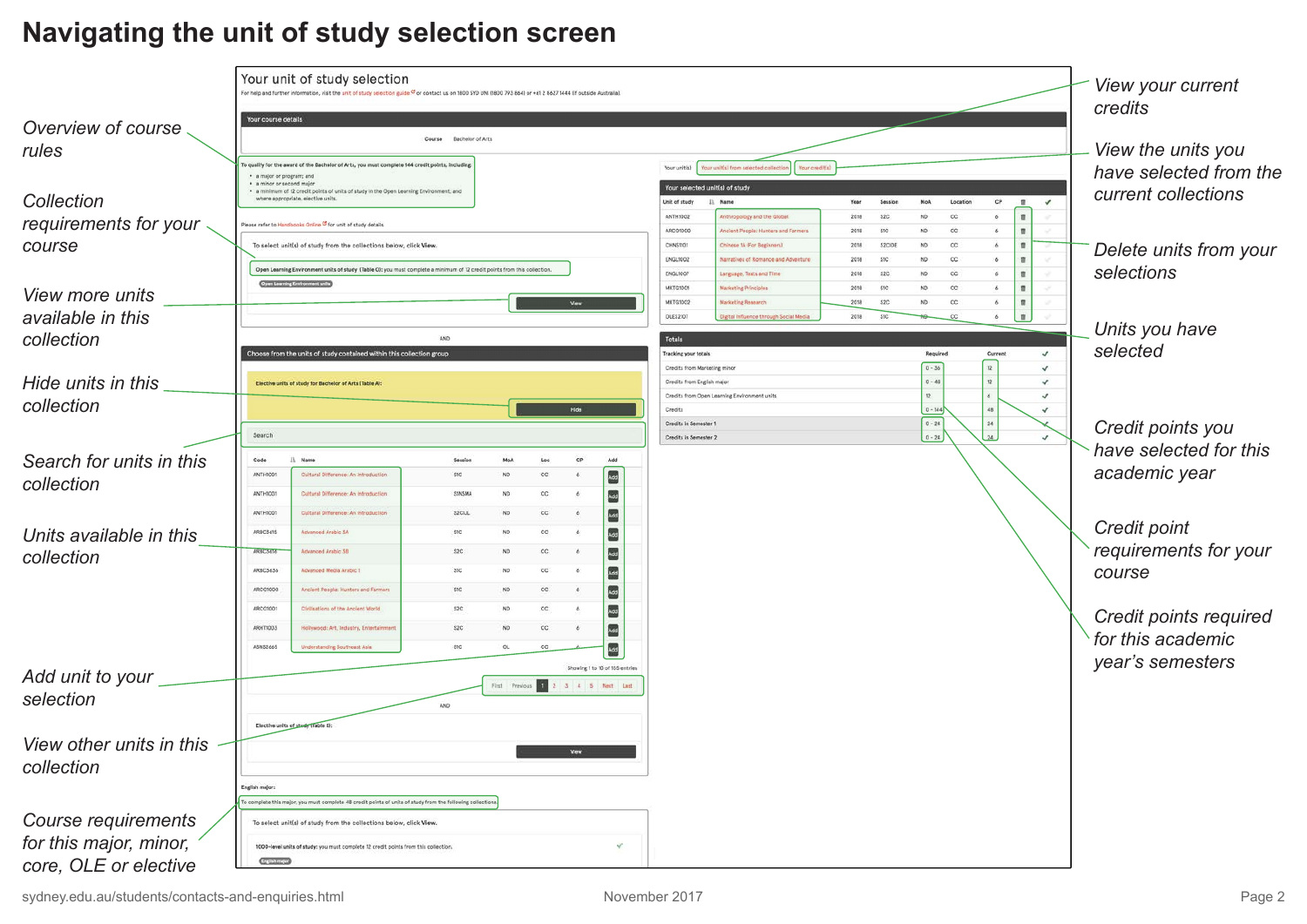## **Viewing available units of study**

Select 'View' to see the units available in the

| collection.                                                           |          |                                         |                  |                                    |             | Hide                 |                                |
|-----------------------------------------------------------------------|----------|-----------------------------------------|------------------|------------------------------------|-------------|----------------------|--------------------------------|
| Choose from the units of study contained within this collection group | Search   |                                         |                  |                                    |             |                      |                                |
| Elective units of study for Bachelor of Arts (Table A):               | Code     | Il Name                                 | Session          | MoA                                | Loc         | CP                   | Add                            |
|                                                                       | ANTH1001 | Cultural Difference: An Introduction    | SIC              | <b>ND</b>                          | $_{\rm CC}$ | 6                    | Add                            |
| View                                                                  | ANTH1001 | Cultural Difference: An Introduction    | <b>SINSMA</b>    | <b>ND</b>                          | cc          | 6                    | Add                            |
|                                                                       | ANTH1001 | Cultural Difference: An Introduction    | S2CIJL           | ND                                 | cc          | 6                    | Add                            |
|                                                                       | ARBC3615 | Advanged Arabic 3A                      | SIC              | <b>ND</b>                          | $_{cc}$     | ó                    | Add                            |
|                                                                       | ARBC3616 | Advanced Arabic 3B                      | S <sub>2</sub> C | <b>ND</b>                          | cc          | $\ddot{\phantom{a}}$ | Add                            |
|                                                                       | ARBC3636 | Advanced Media Arabic 1                 | SIC              | <b>ND</b>                          | $_{\rm cc}$ | 6                    | Add                            |
|                                                                       | ARCO1000 | Ancient People: Hunters and Farmers     | SIC              | ND                                 | cc          | b.                   | Add                            |
|                                                                       | ARCO1001 | Civilisations of the Ancient World      | \$2C             | ND                                 | $_{\rm cc}$ | ô                    | Add                            |
|                                                                       | ARHT1003 | Hollywood: Art, Industry, Entertainment | 52C              | ND                                 | $_{\rm CC}$ | 6                    | Add                            |
|                                                                       | ASNS2665 | <b>Understanding Southeast Asia</b>     | 5NC              | $\alpha$                           | $_{\rm cc}$ | 6                    | Add                            |
|                                                                       |          |                                         |                  |                                    |             |                      | Showing 1 to 10 of 155 entries |
|                                                                       |          |                                         |                  | First Previous 1 2 3 4 5 Next Last |             |                      |                                |

Elective units of study for Bachelor of Arts (Table A):

Selecting the name of a unit will show more details.

| Summary Details for the Module                                                                                                                           |                                                      |                                     |                                                                                                                                                                                                                                                                                                                                    |                                                                          |                            |
|----------------------------------------------------------------------------------------------------------------------------------------------------------|------------------------------------------------------|-------------------------------------|------------------------------------------------------------------------------------------------------------------------------------------------------------------------------------------------------------------------------------------------------------------------------------------------------------------------------------|--------------------------------------------------------------------------|----------------------------|
|                                                                                                                                                          | Unit of study                                        | CHNSTON                             |                                                                                                                                                                                                                                                                                                                                    |                                                                          |                            |
|                                                                                                                                                          |                                                      |                                     |                                                                                                                                                                                                                                                                                                                                    |                                                                          |                            |
|                                                                                                                                                          | Name                                                 | Chinese 1A (For Beginners)          |                                                                                                                                                                                                                                                                                                                                    |                                                                          |                            |
|                                                                                                                                                          | Session                                              | <b>SICIDE INT DECEMBERS</b>         |                                                                                                                                                                                                                                                                                                                                    |                                                                          |                            |
|                                                                                                                                                          | Occurrence                                           | ND-CC                               |                                                                                                                                                                                                                                                                                                                                    |                                                                          |                            |
|                                                                                                                                                          | Mode                                                 | ND.                                 |                                                                                                                                                                                                                                                                                                                                    |                                                                          |                            |
|                                                                                                                                                          | Credit points                                        | -6                                  |                                                                                                                                                                                                                                                                                                                                    |                                                                          |                            |
|                                                                                                                                                          |                                                      |                                     |                                                                                                                                                                                                                                                                                                                                    |                                                                          |                            |
|                                                                                                                                                          | Requisites                                           | Yes, click to view details          |                                                                                                                                                                                                                                                                                                                                    |                                                                          |                            |
|                                                                                                                                                          | Department                                           | Chinese Studies                     |                                                                                                                                                                                                                                                                                                                                    |                                                                          |                            |
|                                                                                                                                                          | Location                                             | Camperdown/Darlington, Sydney       |                                                                                                                                                                                                                                                                                                                                    |                                                                          |                            |
|                                                                                                                                                          | Coordinator                                          | <b>RENE AN</b>                      |                                                                                                                                                                                                                                                                                                                                    |                                                                          |                            |
|                                                                                                                                                          | Nore                                                 | Click to view more details          |                                                                                                                                                                                                                                                                                                                                    |                                                                          |                            |
|                                                                                                                                                          |                                                      |                                     |                                                                                                                                                                                                                                                                                                                                    |                                                                          |                            |
|                                                                                                                                                          |                                                      |                                     |                                                                                                                                                                                                                                                                                                                                    |                                                                          |                            |
|                                                                                                                                                          |                                                      |                                     |                                                                                                                                                                                                                                                                                                                                    |                                                                          |                            |
|                                                                                                                                                          |                                                      |                                     |                                                                                                                                                                                                                                                                                                                                    |                                                                          | OK                         |
|                                                                                                                                                          |                                                      |                                     |                                                                                                                                                                                                                                                                                                                                    |                                                                          |                            |
|                                                                                                                                                          |                                                      |                                     |                                                                                                                                                                                                                                                                                                                                    |                                                                          |                            |
|                                                                                                                                                          |                                                      |                                     |                                                                                                                                                                                                                                                                                                                                    |                                                                          |                            |
|                                                                                                                                                          |                                                      |                                     |                                                                                                                                                                                                                                                                                                                                    |                                                                          |                            |
|                                                                                                                                                          |                                                      |                                     |                                                                                                                                                                                                                                                                                                                                    |                                                                          |                            |
|                                                                                                                                                          |                                                      |                                     |                                                                                                                                                                                                                                                                                                                                    |                                                                          |                            |
|                                                                                                                                                          |                                                      |                                     | 'More' shows more details about the unit.                                                                                                                                                                                                                                                                                          |                                                                          |                            |
|                                                                                                                                                          |                                                      |                                     |                                                                                                                                                                                                                                                                                                                                    |                                                                          |                            |
|                                                                                                                                                          |                                                      |                                     |                                                                                                                                                                                                                                                                                                                                    |                                                                          |                            |
|                                                                                                                                                          |                                                      |                                     |                                                                                                                                                                                                                                                                                                                                    |                                                                          |                            |
|                                                                                                                                                          |                                                      |                                     |                                                                                                                                                                                                                                                                                                                                    |                                                                          |                            |
|                                                                                                                                                          |                                                      |                                     |                                                                                                                                                                                                                                                                                                                                    |                                                                          |                            |
|                                                                                                                                                          |                                                      |                                     |                                                                                                                                                                                                                                                                                                                                    |                                                                          |                            |
|                                                                                                                                                          |                                                      |                                     |                                                                                                                                                                                                                                                                                                                                    |                                                                          |                            |
|                                                                                                                                                          |                                                      |                                     |                                                                                                                                                                                                                                                                                                                                    |                                                                          |                            |
|                                                                                                                                                          | <b>Chinese Studies</b>                               |                                     |                                                                                                                                                                                                                                                                                                                                    |                                                                          |                            |
|                                                                                                                                                          | $\delta$                                             |                                     |                                                                                                                                                                                                                                                                                                                                    |                                                                          |                            |
|                                                                                                                                                          | Jurior<br>tutte lastura/week, futte tutorials/week   |                                     |                                                                                                                                                                                                                                                                                                                                    |                                                                          |                            |
|                                                                                                                                                          |                                                      |                                     | Classwork legulyatent to 100wd (10%), Sept-line or individual learning assignments (30 minutes each) (20%), 2xOral Presentations (3 minutes each) (40%), 2welting projects (1.5hrs each) (30%)                                                                                                                                     |                                                                          |                            |
|                                                                                                                                                          |                                                      |                                     | This unit is an introduction to basic communication skills in Modern Standard Chinese for baginners. Foundation work on pronunciation, pinyin romanisation, wiementary grammar and the Chinese writing system will be<br>followed by conversational drills, comprehension, reading and writing practice in Classwork and homework. |                                                                          |                            |
|                                                                                                                                                          | Unit of Study rules                                  |                                     |                                                                                                                                                                                                                                                                                                                                    |                                                                          |                            |
|                                                                                                                                                          | Type                                                 | Description                         |                                                                                                                                                                                                                                                                                                                                    |                                                                          |                            |
|                                                                                                                                                          | Compulsory                                           |                                     | Prohibition: HSC Chinese Background Speakers or CHNS1201 or CHNS1301 or CHNS1313 or CHNS1321                                                                                                                                                                                                                                       |                                                                          |                            |
|                                                                                                                                                          | Open.                                                | Recommended Co-requisites: CHNS1601 |                                                                                                                                                                                                                                                                                                                                    |                                                                          |                            |
|                                                                                                                                                          |                                                      |                                     |                                                                                                                                                                                                                                                                                                                                    |                                                                          |                            |
| Assessment<br>Description<br>Availability in 2018                                                                                                        | Unit of Study availability                           |                                     |                                                                                                                                                                                                                                                                                                                                    | Locatio                                                                  |                            |
|                                                                                                                                                          | <b>Session</b><br>SIG - Semester 1                   |                                     | ode of defivery<br>ND - Normal Becture/leb/tutorial day                                                                                                                                                                                                                                                                            |                                                                          | Census data                |
|                                                                                                                                                          |                                                      |                                     |                                                                                                                                                                                                                                                                                                                                    | OC - Campendown/Darlington, Sydney                                       | 19/Dct/2017                |
| <b>Department</b><br>Credit points<br>Level<br>Unit rules                                                                                                | SWSMA - Summer Main                                  |                                     | ND - Normal Becture/leb/tutorial day                                                                                                                                                                                                                                                                                               | CC - Campendown/Darlington, Sydney                                       | 17/Jan/2018                |
| Unit of study details<br>Unit of study details<br>Unit of study details<br>CHNS1101 - Chinese 1A (For Beginners)<br>Unit of Study Information<br>Classes | 5200E - Intensive December<br>SZCUL - Intensive July |                                     | ND - Normal Decture/leb/tutorial day<br>ND - Normal Decture/1eb/tutorial) day                                                                                                                                                                                                                                                      | CC - Camperdown/Darlington, Sydney<br>CC - Camperdown/Darlington, Sydney | 07/0ec/2018<br>27/Jul/2017 |

If there are any corequisite or prerequisite units you can view them on this screen.

| Unit of study rules                                                                                                                          |
|----------------------------------------------------------------------------------------------------------------------------------------------|
| Unit of study rules translation                                                                                                              |
| Rule translation CHNS1101 Below are the rules you are required to meet before you can select this unit of study. Chinese 1A if or Beginners) |
| Prohibition: HSC Chinese Background Speakers or CHNS1201 or CHNS1501 or CHNS1515 or CHNS1521                                                 |
| Recommended Co-regulates: CHN31601                                                                                                           |
|                                                                                                                                              |
|                                                                                                                                              |
|                                                                                                                                              |
|                                                                                                                                              |
|                                                                                                                                              |
| $\alpha$                                                                                                                                     |
|                                                                                                                                              |
|                                                                                                                                              |
|                                                                                                                                              |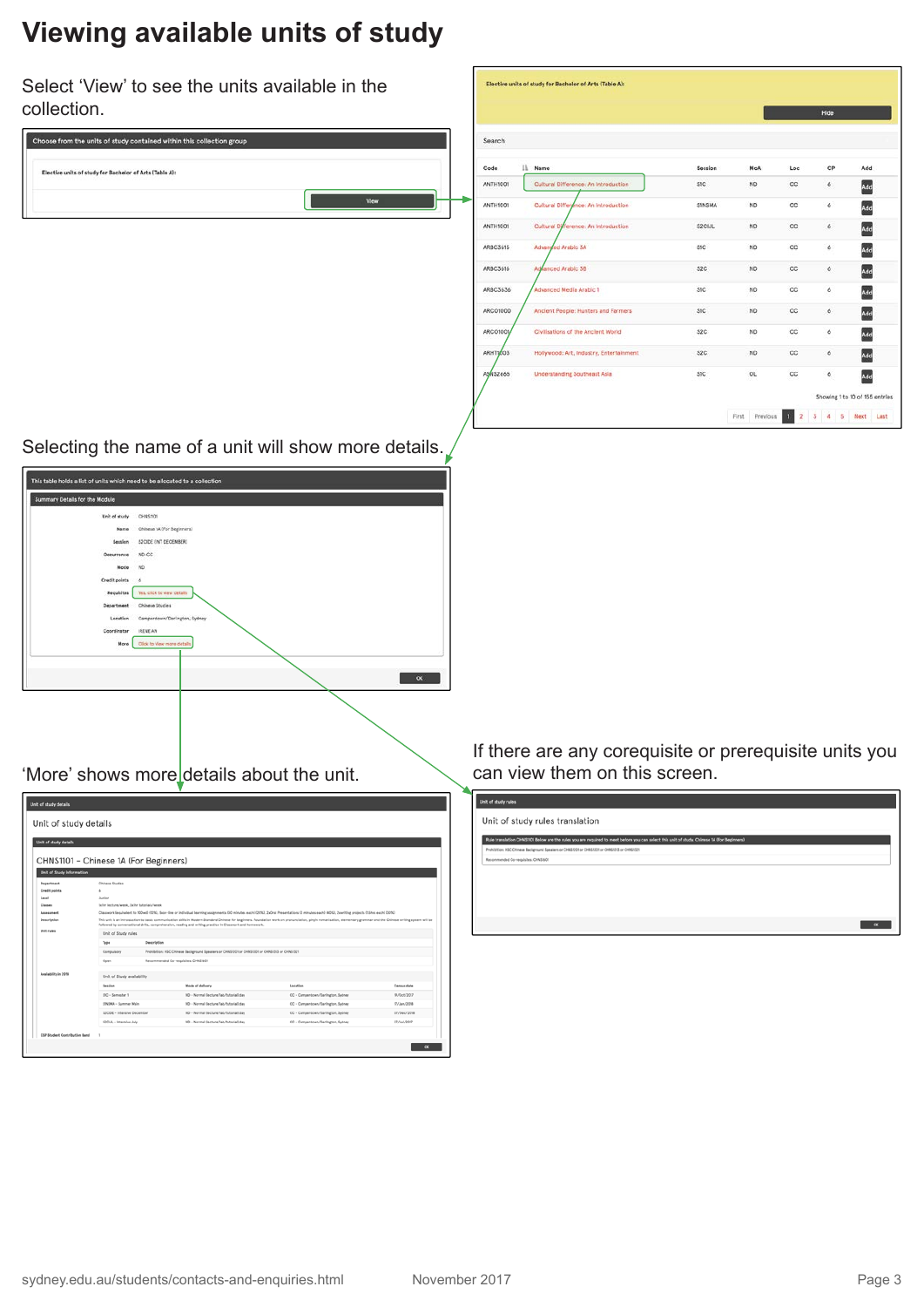# **Searching for a unit**

You can search for a unit in a collection by unit name or code



#### **Advanced search**

| Search                                                                                     |                       |                  |                     |                             |             |                               |     | 'Show advanced' lets you refine a          |
|--------------------------------------------------------------------------------------------|-----------------------|------------------|---------------------|-----------------------------|-------------|-------------------------------|-----|--------------------------------------------|
| chinese                                                                                    |                       |                  |                     | Show advanced               |             |                               |     | search by credit points, session and       |
|                                                                                            |                       |                  |                     |                             | Search      |                               |     | location.                                  |
| ll Name<br>Code                                                                            |                       | Session          | MoA                 | Loc                         | CP          | Add                           |     |                                            |
| <b>Chinese 18 (For Beginners)</b><br><b>CHNS1102</b>                                       |                       | <b>SICIFE</b>    | <b>ND</b>           | cc                          | 6           | Add                           |     |                                            |
| CHNS1102<br>Chinese 1B (For Beginners)                                                     |                       | S <sub>2</sub> C | <b>ND</b>           | cc                          | 6           | Add                           |     |                                            |
|                                                                                            |                       |                  |                     |                             |             |                               |     |                                            |
| Search                                                                                     |                       |                  |                     |                             |             |                               |     | You can add more criteria,                 |
| chinese                                                                                    |                       |                  |                     | <b>Hide advanced</b>        |             |                               |     |                                            |
| √ Select criteria<br>Credit points<br>Session<br>Location                                  | þ                     |                  |                     | Add                         |             | Del                           |     | and remove criteria.                       |
|                                                                                            |                       |                  |                     |                             | Search      |                               |     |                                            |
|                                                                                            |                       |                  |                     |                             |             |                               |     |                                            |
| Elective units of study for Bachelor of Arts (Table A):                                    |                       |                  |                     |                             |             |                               |     |                                            |
|                                                                                            |                       |                  |                     |                             |             |                               |     |                                            |
|                                                                                            |                       |                  |                     |                             | Hide        |                               |     |                                            |
|                                                                                            |                       |                  |                     |                             |             |                               |     |                                            |
| Search                                                                                     |                       |                  |                     |                             |             |                               |     |                                            |
| chinese<br>Session                                                                         |                       |                  |                     | <b>Hide advanced</b><br>Add |             | Del                           |     |                                            |
|                                                                                            | $\ddot{\ast}$<br>\$2c |                  |                     |                             |             |                               |     |                                            |
|                                                                                            |                       |                  |                     |                             | Search      |                               |     | You can order the results by code,         |
| là Name<br>Code                                                                            |                       |                  | Session             | MoA                         | Loc         | CP                            | Add | name, session, mode of attendance,         |
| <b>CHNS1101</b><br><b>Chinese 1A (For Beginners)</b>                                       |                       |                  | S2CIDE              | <b>ND</b>                   | cc          | $\ddot{\phantom{a}}$          | Add | location or credit point value by clicking |
| <b>Chinese 1A (For Beginners)</b><br><b>CHNS1101</b>                                       |                       |                  | S2CIJL              | ND                          | cc          | 6                             | Add | the headings.                              |
| <b>CHNS1102</b><br><b>Chinese 1B (For Beginners)</b>                                       |                       |                  | S <sub>2</sub> C    | <b>ND</b>                   | cc          | 6                             | Add |                                            |
| CHNS2601<br>Chinese 2A (Lower Intermediate)                                                |                       |                  | S <sub>2</sub> CIJL | <b>ND</b>                   | $_{\rm CC}$ | 6                             |     |                                            |
| CHNS2602<br>Chinese 2B (Lower Intermediate)                                                |                       |                  | \$2C                | <b>ND</b>                   | cc          | $\ddot{\phantom{a}}$          | Add |                                            |
| CHNS2602<br>Chinese 2B (Lower Intermediate)                                                |                       |                  | S2CIDE              | <b>ND</b>                   | cc          | 6                             | Add |                                            |
| CHNS2612<br>Classical Chinese B                                                            |                       |                  | S <sub>2</sub> C    | <b>ND</b>                   | cc          | $\ddot{\phantom{a}}$          | Add |                                            |
| CHNS2650<br>Chinese In-Country Study A - Departmental permission is required for this unit |                       |                  | S <sub>2</sub> C    | ND                          | cc          | $\ddot{\phantom{a}}$          | Add |                                            |
| CHNS2650<br>Chinese In-Country Study A - Departmental permission is required for this unit |                       |                  | S2CIDE              | <b>ND</b>                   | cc          | 6                             | Add |                                            |
| CHNS2650<br>Chinese In-Country Study A - Departmental permission is required for this unit |                       |                  | S2CIJL              | ND                          | cc          | 6                             | Add |                                            |
|                                                                                            |                       |                  |                     |                             |             | Showing 1 to 10 of 36 entries |     |                                            |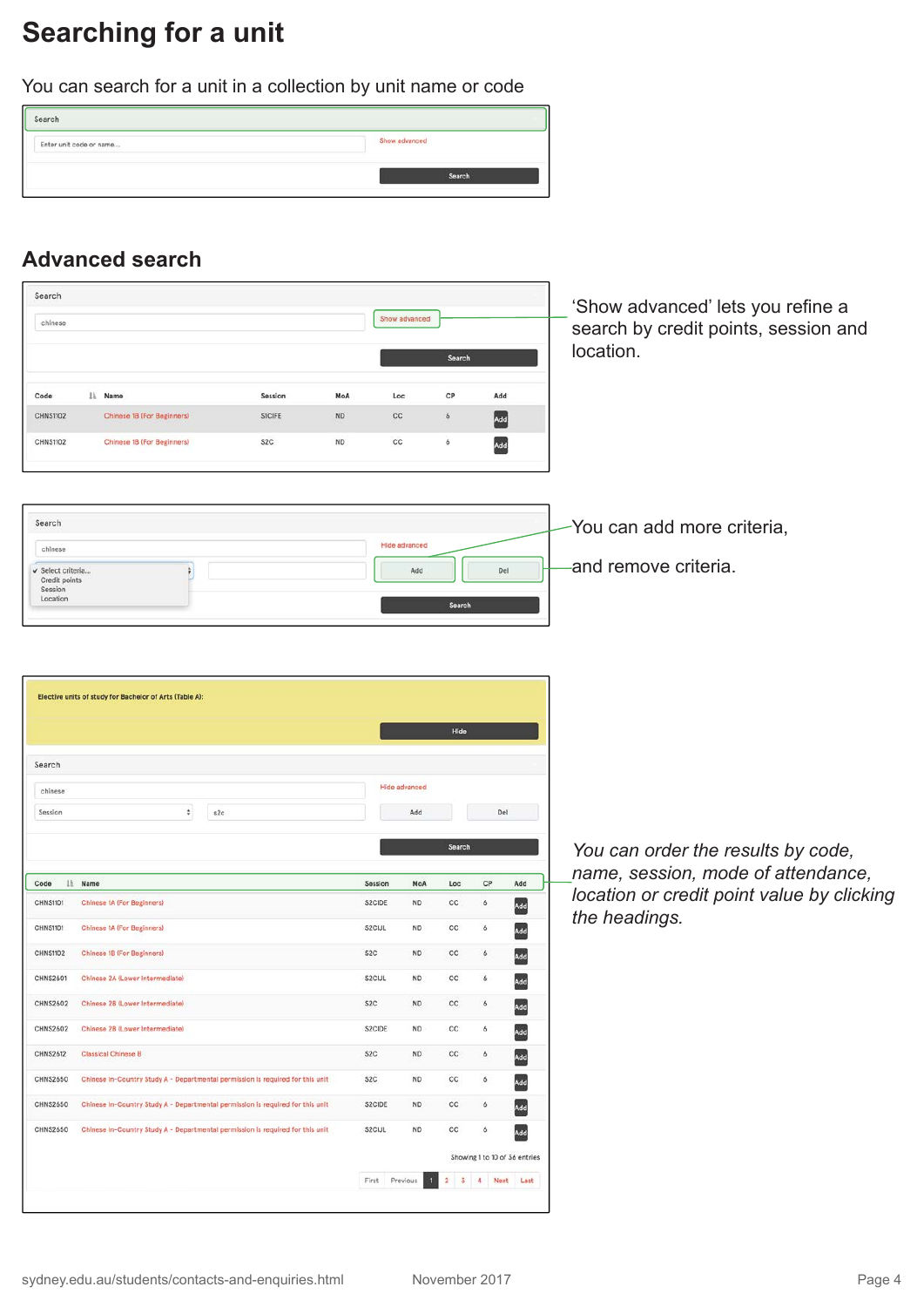## **Adding a unit**

Select 'Add' to add a unit to your selection.

| English major:  |                                                                                                              |            |             |             |                      |     |                              | Your selected unit(s) of study               |          |         |           |          |           |   |              |
|-----------------|--------------------------------------------------------------------------------------------------------------|------------|-------------|-------------|----------------------|-----|------------------------------|----------------------------------------------|----------|---------|-----------|----------|-----------|---|--------------|
|                 | To complete this major, you must complete 48 credit points of units of study from the following collections. |            |             |             |                      |     | Unit of study                | Il Name                                      | Year     | Session | MoA       | Location | CP        | ٠ | $\checkmark$ |
|                 | To select unit(s) of study from the collections below, click View.                                           |            |             |             |                      |     | ENGL1002                     | Narratives of Romance and Adventure          | 2018     | S1C     | ND        | cc       | 6         | п | ×            |
|                 | 1000-level units of study: you must complete 12 credit points from this collection.                          |            |             |             |                      |     | <b>Totals</b>                |                                              |          |         |           |          |           |   |              |
| English major   |                                                                                                              |            |             |             |                      |     | <b>Tracking your totals</b>  |                                              |          |         | Required  |          | Current   |   | $\checkmark$ |
|                 |                                                                                                              |            |             |             | Hide                 |     | Credits from Marketing minor |                                              |          |         | $0 - 36$  |          | $\circ$   |   | v            |
|                 |                                                                                                              |            |             |             |                      |     | Credits from English major   |                                              |          |         | $0 - 48$  |          | $\delta$  |   | $\checkmark$ |
| Search          |                                                                                                              |            |             |             |                      |     |                              | Credits from Open Learning Environment units |          |         | 12        |          | $\Omega$  |   | ✔            |
|                 |                                                                                                              |            |             |             |                      |     | Credits                      |                                              |          |         | $0 - 144$ |          | $\delta$  |   | ✓            |
| Code            | Il Name                                                                                                      | Session    | MoA         | Loc         | CP                   | Add | Credits in Semester 1        |                                              |          |         | $0 - 24$  |          |           |   | $\checkmark$ |
| <b>ENGL1002</b> | Narratives of Romance and Adventure                                                                          | <b>STC</b> | ND.         | <b>cc</b>   | $\ddot{\phantom{a}}$ | Add | Credits in Semester 2        |                                              |          |         | $0 - 24$  |          | $\bullet$ |   | ✓            |
| ENGL1007        | Language, Texts and Time                                                                                     | \$2C       | ND.         | CC.         | $\ddot{\text{o}}$    | Add |                              | <b>Reset Selections</b>                      | Continue |         |           |          |           |   |              |
| <b>ENGL1011</b> | Introduction to Film Studies                                                                                 | <b>S1C</b> | ND.         | CC.         | $\ddot{\text{o}}$    | Add |                              |                                              |          |         |           |          |           |   |              |
| <b>ENGL1012</b> | The Gothic Imagination                                                                                       | S1C        | $_{\rm NO}$ | CC          | s                    | Add |                              |                                              |          |         |           |          |           |   |              |
| <b>ENGL1013</b> | <b>Global Literatures in English</b>                                                                         | \$2C       | ND          | CC.         | 6                    | Add |                              |                                              |          |         |           |          |           |   |              |
| ENGL1014        | <b>Creative Writing</b>                                                                                      | S1C        | ND          | $_{\rm cc}$ | $\delta$             | Add |                              |                                              |          |         |           |          |           |   |              |
| ENGL1026        | Constructing the Fictive Self                                                                                | <b>S2C</b> | ND.         | CC.         | 6                    | Add |                              |                                              |          |         |           |          |           |   |              |

*Credit point totals will update as you select units. Keep an eye on these totals to ensure you are meeting any requirements.*

Continue to add units until you meet your course's requirements

|                              | Ii Name                                      | Year | Session          | MoA       | Location | CP      | ŭ        | ✓                       |
|------------------------------|----------------------------------------------|------|------------------|-----------|----------|---------|----------|-------------------------|
| <b>ANTH1002</b>              | Anthropology and the Global                  | 2018 | S <sub>2</sub> C | <b>ND</b> | CC       | 6       | ŵ        | W.                      |
| <b>ARCO1000</b>              | Ancient People: Hunters and Farmers          | 2018 | S1C              | <b>ND</b> | CC       | 6       | ŵ        | ×                       |
| CHNS1101                     | <b>Chinese 1A (For Beginners)</b>            | 2018 | S2CIDE           | <b>ND</b> | CC       | 6       | Ù        | ×                       |
| <b>ENGL1002</b>              | Narratives of Romance and Adventure          | 2018 | S1C              | <b>ND</b> | cc       | 6       | ŵ        | u                       |
| <b>ENGL1007</b>              | Language, Texts and Time                     | 2018 | S <sub>2</sub> C | <b>ND</b> | CC       | 6       | <b>n</b> | Á.                      |
| <b>MKTG1001</b>              | <b>Marketing Principles</b>                  | 2018 | <b>SIC</b>       | <b>ND</b> | cc       | 6       | ŵ        | Â.                      |
| <b>MKTG1002</b>              | Marketing Research                           | 2018 | \$2C             | <b>ND</b> | cc       | 6       | <b>n</b> | Ň.                      |
| <b>OLES2107</b>              | Digital Influence through Social Media       | 2018 | S1C              | <b>ND</b> | cc       | 6       | n,       | ×.                      |
| <b>Tracking your totals</b>  |                                              |      |                  | Required  |          | Current |          | ✓                       |
|                              |                                              |      |                  | $0 - 36$  |          |         |          |                         |
|                              |                                              |      |                  |           |          | 12      |          | ✔                       |
| Credits from Marketing minor |                                              |      |                  | $0 - 48$  |          | 12      |          | $\overline{\checkmark}$ |
| Credits from English major   |                                              |      |                  |           |          |         |          | ✓                       |
|                              | Credits from Open Learning Environment units |      |                  | 12        |          | 6       |          |                         |
| Credits                      |                                              |      |                  | $0 - 144$ |          | 48      |          | ✓                       |
| Credits in Semester 1        |                                              |      |                  | $0 - 24$  |          | 24      |          | ✓                       |
| Credits in Semester 2        |                                              |      |                  | $0 - 24$  |          | 24      |          | ✓                       |

*You can remove any units from your selection by selecting the bin icon next to a unit.*

*Credits for each major, minor and/or core units needs to meet your course requirements for the academic year.*

*The total credits should not exceed your course and/or visa rules.*

*Credits in each semester should not exceed requirements.*